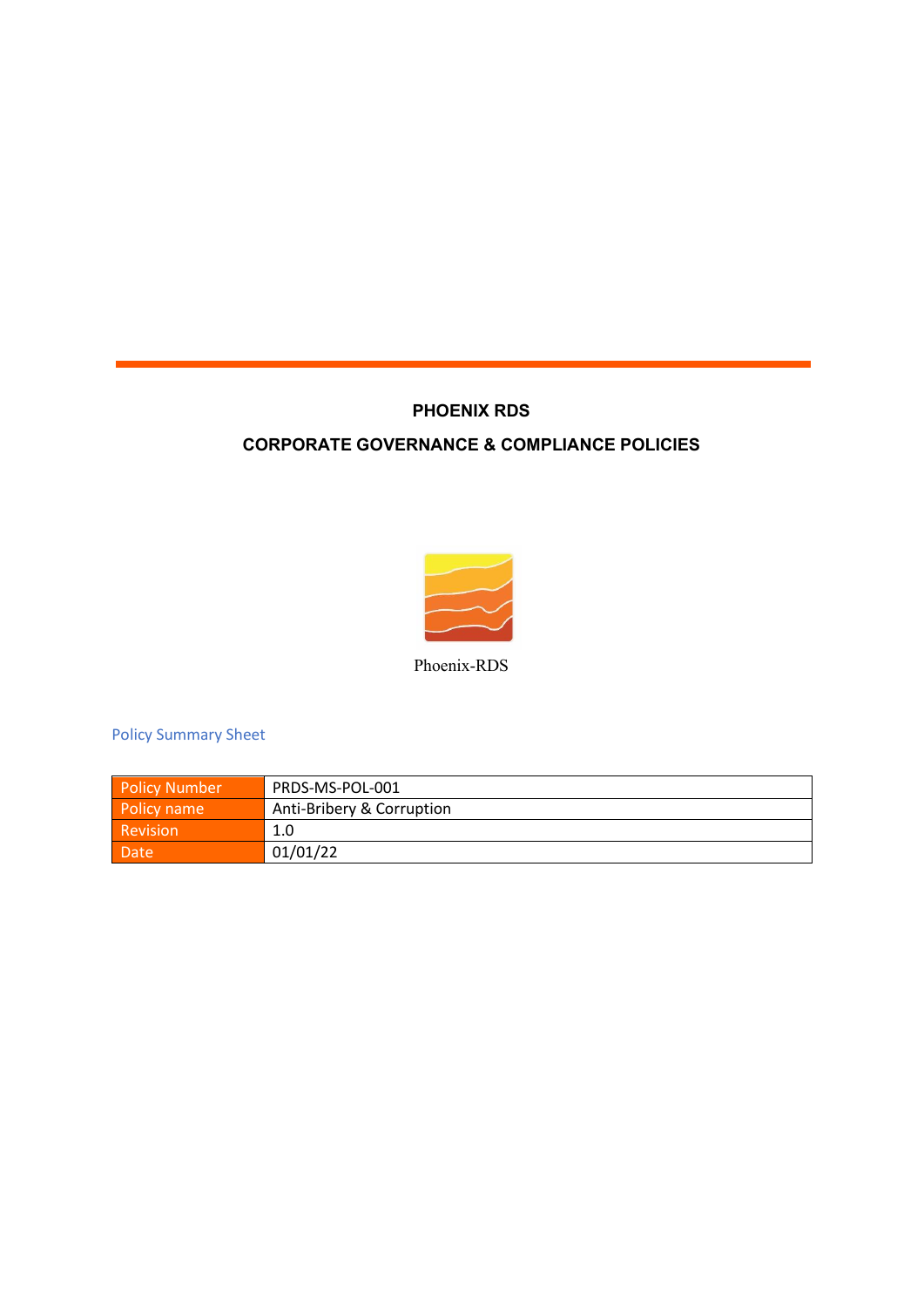

**This policy sets out Phoenix RDS intentions and commitments relating to ethical operations and our zero tolerance towards corruption in all its forms including extortion and bribery. This zerotolerance approach extends to money laundering, fraud and tax evasion.** 

**Managers, staff and contractors are expected to comply with this Policy and identify shortcomings or omissions to their line manager.** 

**Phoenix RDS intent is to operate in accordance with UK legislation, Government guidance and industry best practice on Anti Bribery and Corruption (ABAC) This extends to:**

- Leadership leading by example, making us aware of the ethical importance and critical role of our ABAC principles
- Not tolerating any level of bribery, fraud or corruption.
	- $\sqrt{ }$  We do not, directly or through a third party, promise, offer, make, authorise, solicit or accept any financial or other advantage, to or from anyone to obtain or retain business, or secure an improper advantage in the conduct of business.
	- ✓ We prohibit all facilitation payments as they are bribes.
	- $\checkmark$  We do not conduct transactions that involve benefit, property or proceeds resulting from crime including bribery, fraud and tax avoidance
- Ensuring any case involving allegations of fraud, or corruption is thoroughly investigated and dealt with appropriately

## **We are committed to:**

- Making appropriate resources available to implement this Anti Bribery & Corruption Policy.
- Ensuring this policy, and related procedures, are readily accessible and known to all workers and other stakeholders.
- Making it clear to all employee, contractors and business partners that this policy applies to relationships and interactions with politicians, government officers, staff from regulatory agencies as it does to commercial and business relationships.
- Supporting the policy with adequate training, mentoring, advice, support systems, procedures and written information.
- Encouraging employees, and others we interact with, to report concerns when they believe our zero tolerance towards corruption in all its forms, including extortion and bribery, is not being met.
- Ensuring employees, and other stakeholders, understand that where they do report concerns they will be protected and that they have the option of reporting their concerns anonymously.
- Operating rigorous, suitably detailed expenditure approval procedures & maintaining accurate financial records to facilitate audits and reviews.
- Ensuring personal funds are not used to circumvent this policy
- Alignment with key guidance sources including:
	- ✓ The UK Ministry of Justice Quick Start Guide to the Bribery Act 2010;
	- ✓ The UK Ministry of Justice Guidance to the Bribery Act 2010;
	- ✓ UN Global Compact Principle 10 Anti-Corruption Guidance. A Framework for Action;
	- ✓ UN Global Compact A guide for Anti-Corruption Risk Assessment.
- Compliance with the Bribery Act 2010 and requiring the highest professional ethics, standards and conduct both of ourselves and of our supply chain.
- Performing a risk assessment to determine the company's exposure to bribery and corruption risk. Regularly reviewing and updating the risk assessment to reflect changes in our risk profile.
- Ensuring action we take is proportionate to the identified risks given the nature of our business and the markets we are operating in.